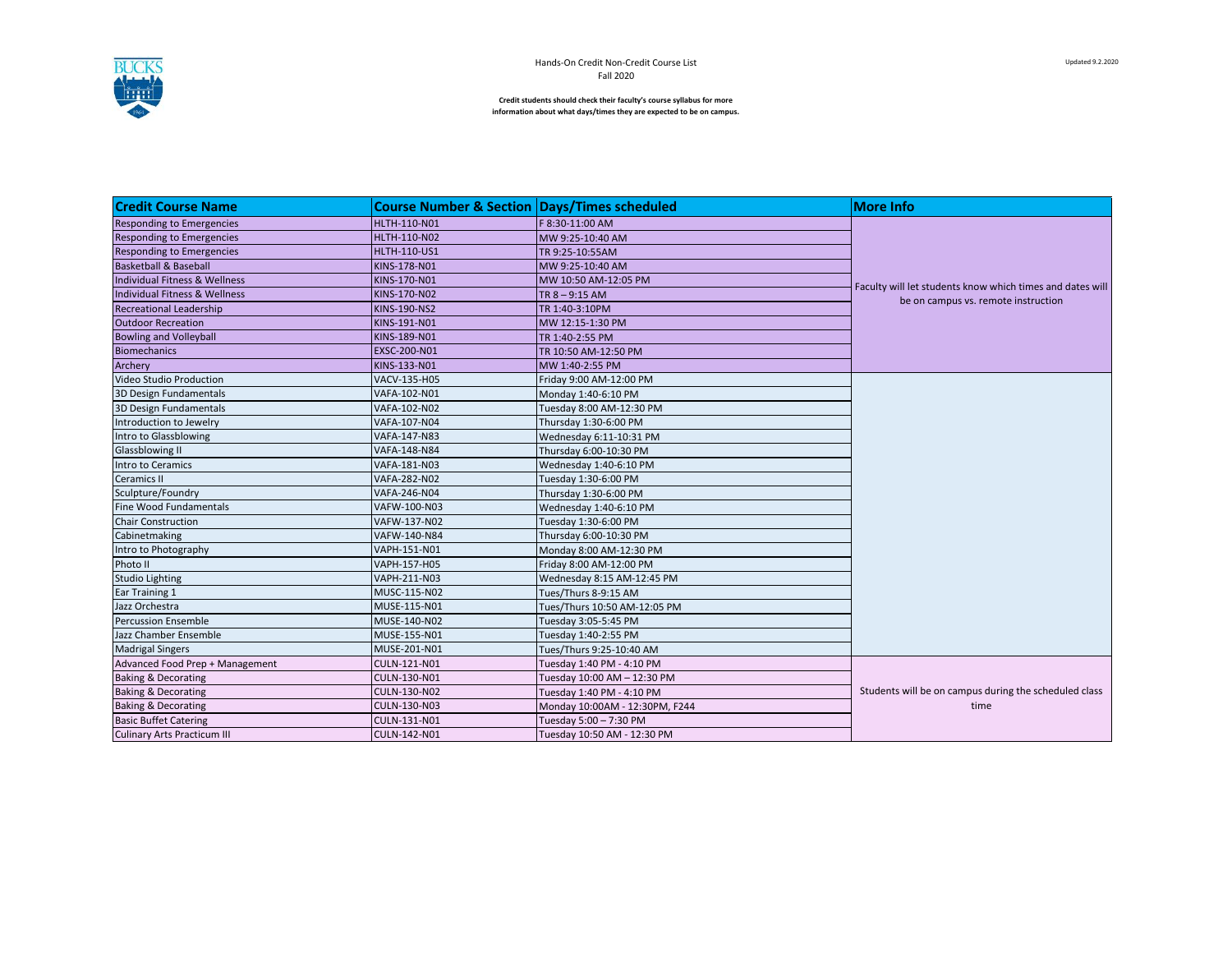

**Credit students should check their faculty's course syllabus for more information about what days/times they are expected to be on campus.**

| <b>Biotechnology Methods and Techniques</b>                    | BIOT-125-N01                       | Tues/Thurs 1:40 - 4:25PM                                            |                                                                                                       |  |
|----------------------------------------------------------------|------------------------------------|---------------------------------------------------------------------|-------------------------------------------------------------------------------------------------------|--|
| <b>Introduction to Environmental Science</b>                   | <b>SCIE-105-N1V</b>                | T/TH 10:00 AM - 12:05 PM                                            |                                                                                                       |  |
| Introduction to Environmental Science<br><b>SCIE-105-N2V</b>   |                                    | T/TH 3:00 - 5:05 PM                                                 |                                                                                                       |  |
| <b>Introduction to Circuit Analysis</b><br><b>ENGR-240-N82</b> |                                    | T/Th 6:30 - 09:00 PM                                                |                                                                                                       |  |
| <b>Organic Chemistry 1</b>                                     | CHEM221-N01                        | T 9:20 AM-12:10PM; Laboratory TH 8:00-11:50 AM (Section N01)        | Small groups of students will come to campus for limited<br>lab experiences as assigned by instructor |  |
| <b>Organic Chemistry 1</b>                                     | CHEM221-N02                        | T 4:35 - 7:25 PM; Laboratory TH 4:35-8:25 PM (Section N02)          |                                                                                                       |  |
| <b>Organic Chemistry 2</b>                                     | CHEM222-N01                        | M 9:20 AM - 1:10 PM Laboratory; W 9:20 AM-12:10 PM (Section<br>N01) |                                                                                                       |  |
| Chemistry II                                                   | CHEM122-N01                        | M 3:05 - 5:55 PM Laboratory; W 3:05-5:55 PM (Section N01)           |                                                                                                       |  |
| <b>Chemistry II</b>                                            | <b>CHEM122-N02</b>                 | T 9:20 AM-12:10 PM; TH 9:20 AM-12:10 PM Laboratory (Section<br>N02) |                                                                                                       |  |
| <b>Phlebotomy Externship</b>                                   | MEDA-287-N01                       | Varies                                                              |                                                                                                       |  |
|                                                                | NURS-101-N01, NURS-101-N02,        |                                                                     |                                                                                                       |  |
|                                                                | NURS-101-N03, NURS-101-N04,        |                                                                     |                                                                                                       |  |
|                                                                | NURS-101-N05, NURS-101-N06,        | Labs: W 9-11:30 AM and 12:30-3 PM; R 10 AM-12:30 PM and 1:30-4      |                                                                                                       |  |
| Nursing 1                                                      | NURS-101-N07, NURS-101-N08,        | PM;                                                                 |                                                                                                       |  |
|                                                                | NURS-101-N09, NURS-101-N10,        |                                                                     |                                                                                                       |  |
|                                                                | NURS-101-N11, NURS-101-N12         |                                                                     |                                                                                                       |  |
|                                                                |                                    | F 9:30 AM-12 PM and 1-3:30 PM                                       |                                                                                                       |  |
|                                                                | NURS-201-N01, NURS-201-N02,        |                                                                     |                                                                                                       |  |
|                                                                | NURS-201-N03, NURS-201-N04,        |                                                                     |                                                                                                       |  |
| Nursing 3                                                      | NURS 201-N05, NURS-201-N06,        | <b>Varies</b>                                                       |                                                                                                       |  |
|                                                                | NURS-201-N07, NURS-201-N08,        |                                                                     |                                                                                                       |  |
|                                                                | NURS-201-N09                       |                                                                     |                                                                                                       |  |
| <b>Introduction to Patient Care</b>                            | RADI-100-B01                       | <b>MW</b>                                                           |                                                                                                       |  |
| Radiographic Procedures I                                      | RADI-105-B01                       | <b>MW</b>                                                           | Faculty will let students know which times and dates will                                             |  |
| Radiographic Procedures III                                    | RADI-205-B01                       | TTH 8 AM - 4 PM                                                     | be on campus vs. remote instruction                                                                   |  |
| <b>Clinical Experience III</b>                                 | RADI-200-B01                       | MWF $8$ AM $-$ 4 PM                                                 |                                                                                                       |  |
| <b>Clinical Experience III</b>                                 | RADI-200-B02                       | MWF $8$ AM $-$ 4 PM                                                 |                                                                                                       |  |
| <b>Clinical Experience III</b>                                 | RADI-200-B03                       | MWF $8$ Am $-$ 4 PM                                                 |                                                                                                       |  |
| <b>Clinical Procedures I</b>                                   | MEDA-200-N01                       | MW 8-9:15 AM                                                        |                                                                                                       |  |
| <b>Clinical Procedures II</b>                                  | MEDA-201-N01                       | MW 10:50 AM - 12:05 PM                                              |                                                                                                       |  |
| Phlebotomy Procedures & Techniques                             | MEDA-204-N01                       | TH 1:40 - 5:10 PM - Newtown                                         |                                                                                                       |  |
| <b>Medical Assistant Externship</b>                            | MEDA-220-N01                       | Varies                                                              |                                                                                                       |  |
| <b>Health Info Tech Externship</b>                             | HITT-280-N01                       | Varies                                                              |                                                                                                       |  |
| Medical Coding/Billing Ext.                                    | HITT-285-N01                       | Varies                                                              |                                                                                                       |  |
| Immunology                                                     | MDLB-201-B01                       | TH 10:30 AM - 12:10 PM                                              |                                                                                                       |  |
| Immunohematology: Blood Bank                                   | MDLB-205-B01                       | MW 9:00 - 11:15 AM                                                  |                                                                                                       |  |
| <b>Diagnostic Microbiology</b>                                 | MDLB-210-B01                       | TH 8 - 10:15 AM                                                     |                                                                                                       |  |
| <b>Clinical Chemistry</b>                                      | MDLB-215-B01                       | MW 1-3:15 PM                                                        |                                                                                                       |  |
| <b>Non-Credit Course Name</b>                                  | <b>Course Number &amp; Section</b> | Days/Times scheduled                                                |                                                                                                       |  |
| <b>Practical Nursing Courses</b>                               | LPN                                | MT 8:00 AM-7:30 PM                                                  |                                                                                                       |  |
| <b>Nurse Aide Training</b>                                     |                                    | Varies                                                              |                                                                                                       |  |
| <b>EKG</b> non-credit                                          | EKG                                | M 6:00-9:00 PM                                                      |                                                                                                       |  |
| PT Aide Course                                                 | PT Aide                            | M 5:00 - 9:00 PM                                                    |                                                                                                       |  |